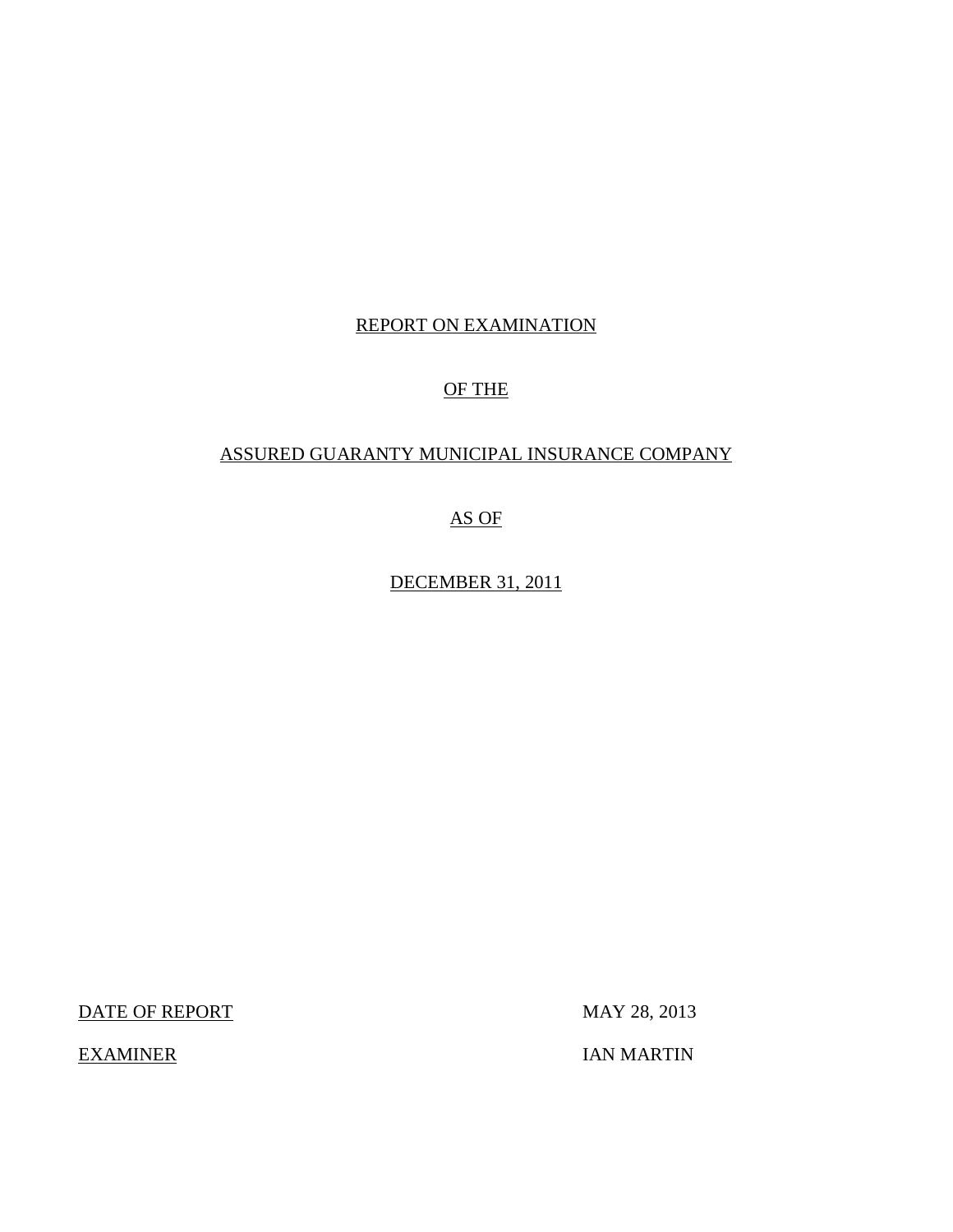## TABLE OF CONTENTS

# ITEM NO. PAGE NO. [1 Scope of Examination 2](#page-3-0) [2. Description of Company 3](#page-4-0) A. Management 4 [B. Territory and plan of operation 6](#page-7-0) [C. Reinsurance 6](#page-7-0) [D. Holding company system 7](#page-8-0) E. Significant operating ratios 10 3. Financial Statements 10 A. Balance sheet 11 B. Statement of income 13 C. Capital and surplus 14 [4. Losses and contingency reserves 15](#page-16-0) [5. Subsequent events 16](#page-17-0) [6. Compliance with prior report on examination 16](#page-17-0) [7. Summary of comments and recommendations 16](#page-17-0)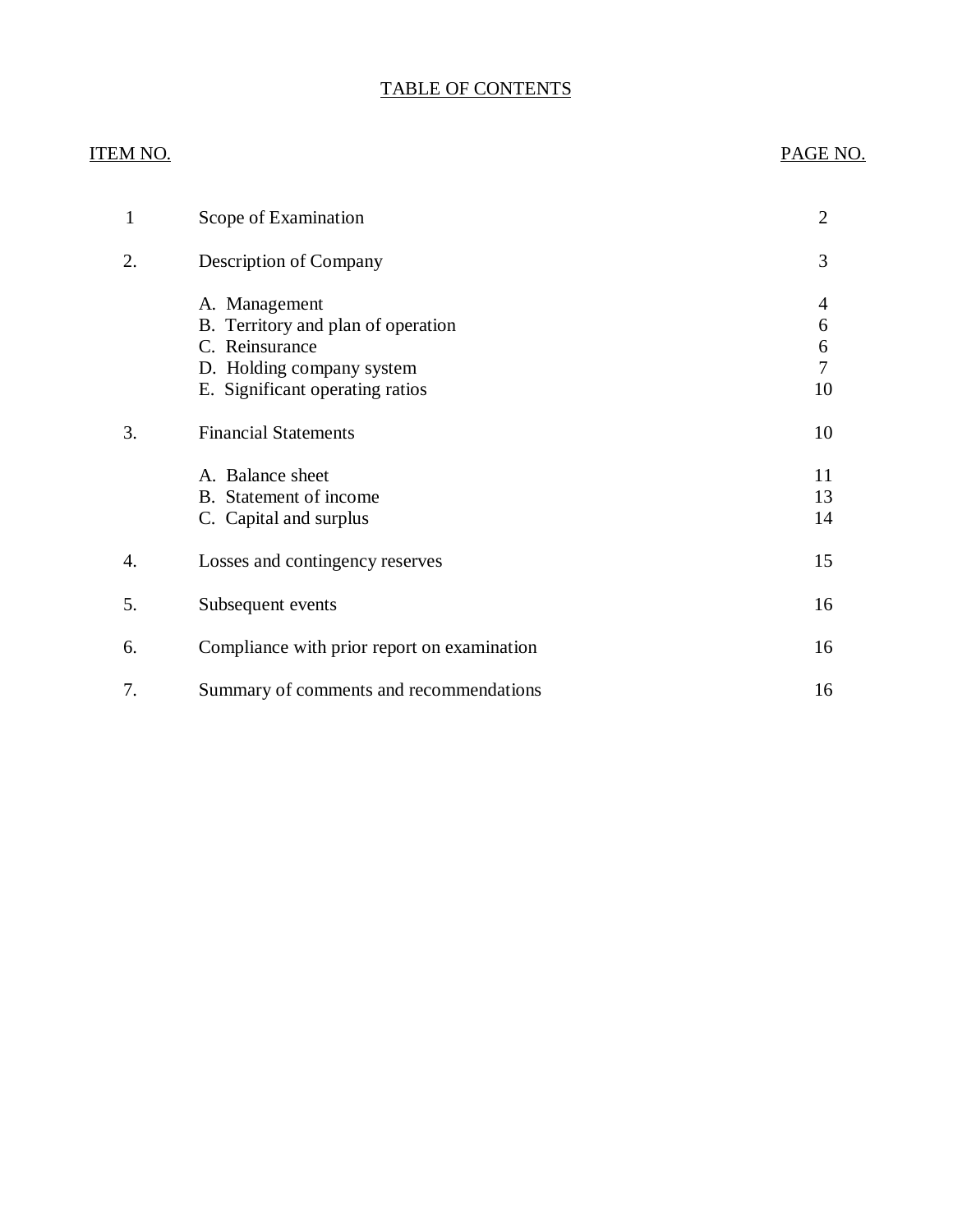

## NEW YORK STATE *DEPARTMENTof*  FINANCIAL SERVICES

Andrew M. Cuomo **Benjamin M. Lawsky** Governor Superintendent Superintendent Superintendent Superintendent Superintendent Superintendent Superintendent

May 28, 2013

Honorable Benjamin M. Lawsky Superintendent of Financial Services Albany, New York 12257

Sir:

Pursuant to the requirements of the New York Insurance Law, and in compliance with the instructions contained in Appointment Number 30850 dated May 8, 2011 attached hereto, I have made an examination into the condition and affairs of Assured Guaranty Municipal Insurance Company as of December 31, 2011, and submit the following report thereon.

Wherever the designation "the Company" appears herein without qualification, it should be understood to indicate Assured Guaranty Municipal Insurance Company.

Wherever the term "Department" appears herein without qualification, it should be understood to mean the New York State Department of Financial Services.

The examination was conducted at the Company's home office located at 31 West  $52<sup>nd</sup>$  Street, New York, New York 10019.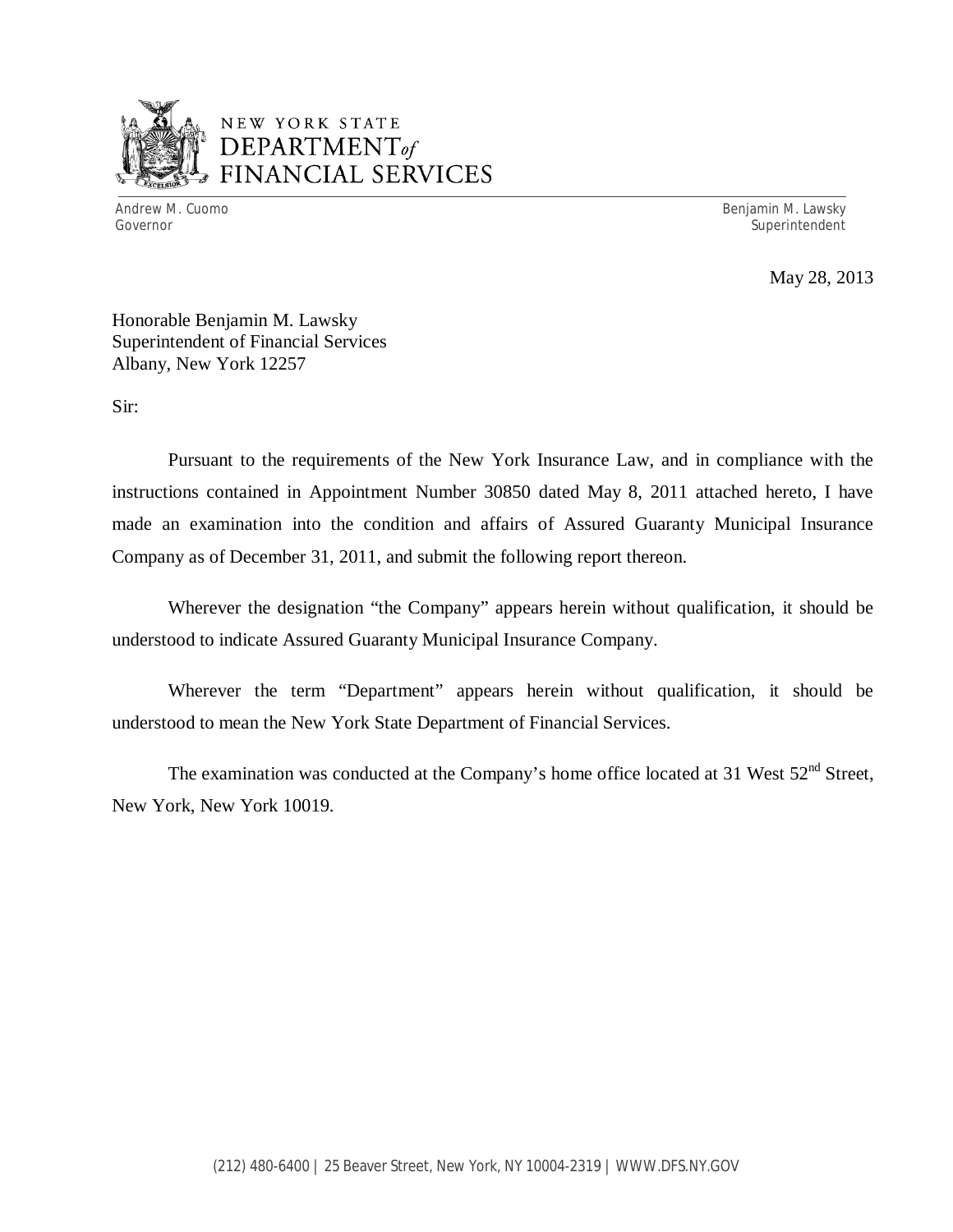#### 1. **SCOPE OF EXAMINATION**

<span id="page-3-0"></span>The Department has performed a coordinated group examination of the Company*,* a multistate insurer. The previous examination was conducted as of December 31, 2006 by the Oklahoma Insurance Department. This examination covered the five year period from January 1, 2007 through December 31, 2011. Transactions occurring subsequent to this period were reviewed where deemed appropriate by the examiner.

The examination was conducted in conjunction with the state of Maryland, which was the coordinating state of the Assured Guaranty Group. The examination was performed concurrently with the examinations of the following insurers: Assured Guaranty Corp. ("AGC"), Assured Guaranty Mortgage Insurance Company ("AG Mortgage"), Assured Guaranty Municipal Corp. ("AGM") and Municipal and Infrastructure Assurance Corporation (now known as Municipal Assurance Corp. ("MAC")).

This examination was conducted in accordance with the National Association of Insurance Commissioners ("NAIC") Financial Condition Examiners Handbook ("Handbook"), which requires that we plan and perform the examination to evaluate the financial condition and identify prospective risks of the Company by obtaining information about the Company including corporate governance, identifying and assessing inherent risks within the Company and evaluating system controls and procedures used to mitigate those risks. This examination also includes assessing the principles used and significant estimates made by management, as well as evaluating the overall financial statement presentation, management's compliance with Statutory Accounting Principles and annual statement instructions when applicable to domestic state regulations.

All financially significant accounts and activities of the Company were considered in accordance with the risk-focused examination process. This examination also included a review and evaluation of the Company's own control environment assessment and an evaluation based upon the Company's Sarbanes Oxley documentation and testing. The examiners also relied upon audit work performed by the Company's independent public accountants when appropriate.

This examination report includes a summary of significant findings for the following items as called for in the Handbook:

> Significant subsequent events Company history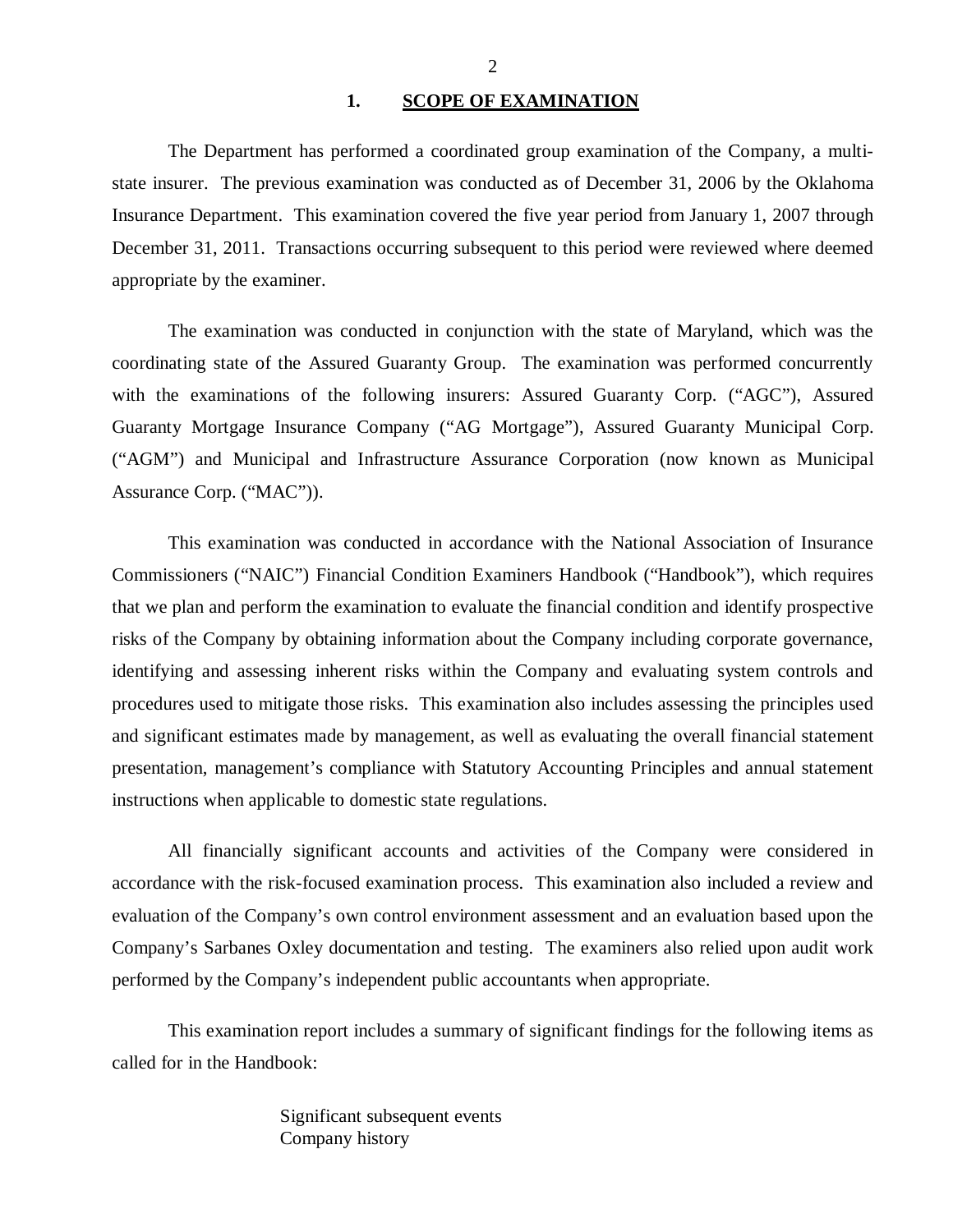<span id="page-4-0"></span>Corporate records Management and control Fidelity bonds and other insurance Pensions, stock ownership and insurance plans Territory and plan of operation Growth of Company Loss experience Reinsurance Accounts and records Statutory deposits Financial statements Summary of recommendations

A review was also made to ascertain what action was taken by the Company with regard to comments and recommendations contained in the prior report on examination.

This report on examination is confined to financial statements and comments on those matters that involve departures from laws, regulations or rules, or that are deemed to require explanation or description.

## **2. DESCRIPTION OF COMPANY**

Assured Guaranty Municipal Insurance Company was originally incorporated under the laws of the State of Oklahoma on July 11, 1997 as FSA Insurance Company and a member of Dexia S.A., a limited liability corporation organized under the laws of the Kingdom of Belgium.

On July 1, 2009, Assured Guaranty Group's ultimate parent, Assured Guaranty Ltd. ("AGL"), through a wholly owned subsidiary acquired from Dexia S.A.'s subsidiary, Dexia Holdings Inc., Financial Security Assurance Holdings Ltd., currently known as Assured Guaranty Municipal Holdings Inc. ("AGMH"), and its subsidiaries. AGMH owns 100% of Financial Security Assurance Inc., currently known as AGM, the direct parent of the Company.

The Company redomesticated from Oklahoma to New York effective November 10, 2010 and was renamed as Assured Guaranty Municipal Insurance Company. As part of the redomestication, the Company's par value of common stock was increased from \$1 to \$5 per share and an additional 500,000 shares were issued to AGM. The redomestication and change in capital were non-objected by the Department.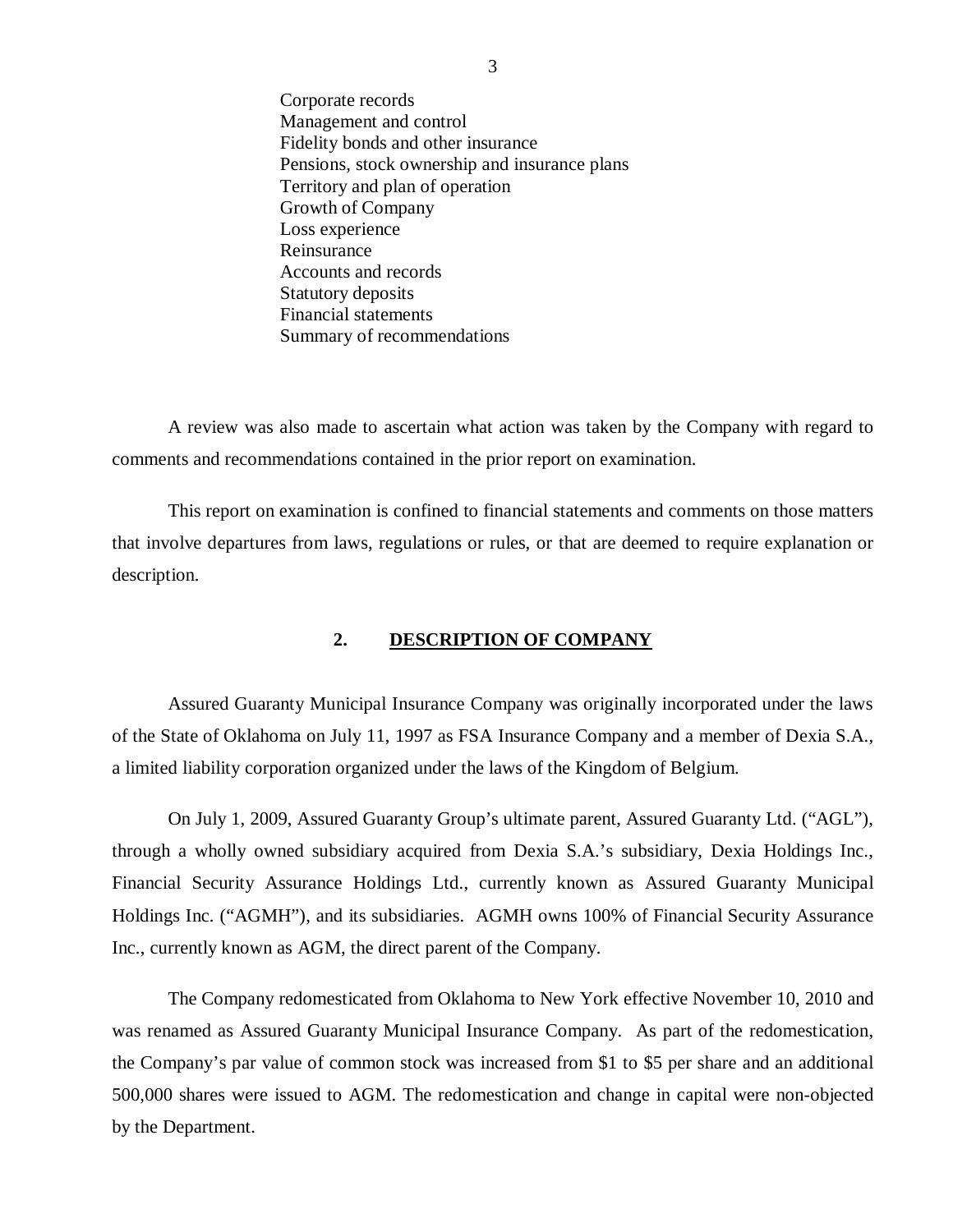Through 2011, the Company has acted solely as a reinsurer of financial guaranty insurance products written by AGM and the Company's subsidiary, Assured Guaranty (Bermuda) Ltd. ("AG Bermuda"), as per an intercompany quota share reinsurance pooling agreement. As of December 31, 2011, the Company owned 100% of FSA Mexico Holding, Inc. and approximately 82% of AG Bermuda with AGM owning the remaining 18%. The Company also owns 100% of Assured Guaranty (Europe) Ltd. ("AG Europe").

As of December 31, 2011, the Company's capital was \$15,000,000 consisting of 3,000,000 shares of \$5.00 par value per share common stock. Gross paid in and contributed surplus was \$826,673,420. Gross paid in and contributed surplus increased by \$237,500,000 during the examination period, as follows:

| Year              | Description                                     | Amount        |
|-------------------|-------------------------------------------------|---------------|
| December 31, 2006 | Beginning gross paid in and contributed surplus | \$589,173,420 |
| 2008              | Contribution                                    | 250,000,000   |
| 2010              | Distribution due to change in capital           | (12,500,000)  |
|                   |                                                 |               |
|                   | <b>Total Surplus Contributions</b>              | \$237,500,000 |
| December 31, 2011 | Ending gross paid in and contributed surplus    | \$826,673,420 |

### A. Management

Pursuant to the Company's charter and by-laws, management of the Company is vested in a board of directors consisting of not less than seven nor more than thirteen members. The board met four times or more during each calendar year. At December 31, 2011, the board of directors was comprised of the following seven members:

| Name and Residence     | <b>Principal Business Affiliation</b>               |
|------------------------|-----------------------------------------------------|
| Howard Wayne Albert    | Chief Risk Officer,                                 |
| Short Hills, NJ        | <b>Assured Guaranty Mortgage Insurance Company</b>  |
|                        | <b>Assured Guaranty Corp.</b>                       |
|                        | <b>Assured Guaranty Municipal Corp.</b>             |
|                        | <b>Assured Guaranty Municipal Insurance Company</b> |
| Robert Adam Bailenson  | Chief Financial Officer,                            |
| Cold Spring Harbor, NY | <b>Assured Guaranty Mortgage Insurance Company</b>  |
|                        | <b>Assured Guaranty Corp.</b>                       |
|                        | <b>Assured Guaranty Municipal Corp.</b>             |
|                        | <b>Assured Guaranty Municipal Insurance Company</b> |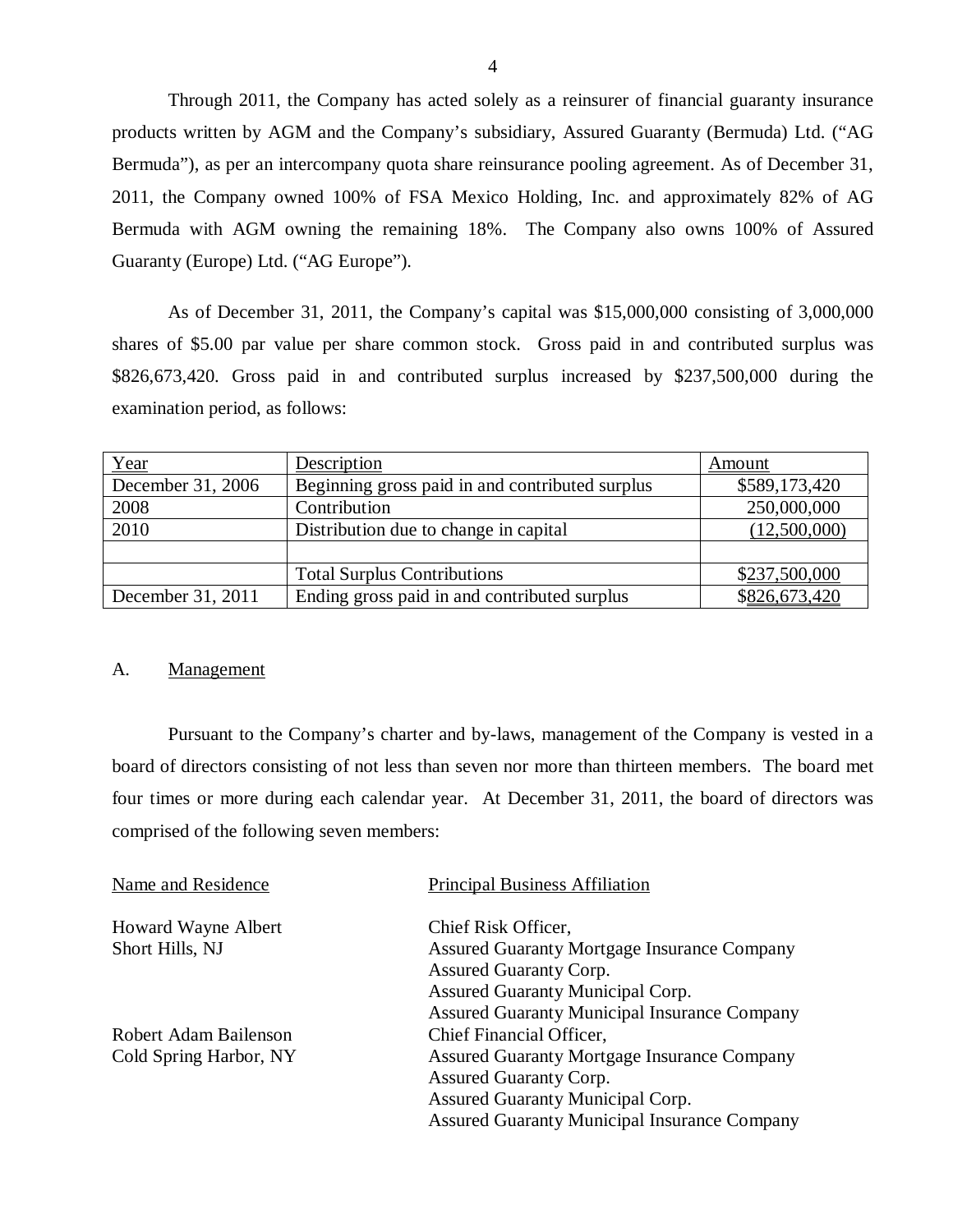| <b>Name and Residence</b>                                | <b>Principal Business Affiliation</b>                                                                                                                                                                                              |
|----------------------------------------------------------|------------------------------------------------------------------------------------------------------------------------------------------------------------------------------------------------------------------------------------|
| <b>Russell Brown Brewer II</b><br>Darien, CT             | Chief Surveillance Officer,<br><b>Assured Guaranty Mortgage Insurance Company</b><br><b>Assured Guaranty Corp.</b><br>Assured Guaranty Municipal Corp.<br><b>Assured Guaranty Municipal Insurance Company</b>                      |
| Dominic John Frederico<br>Palm Beach Gardens, FL         | Chairman, President and Chief Executive Officer,<br><b>Assured Guaranty Mortgage Insurance Company</b><br><b>Assured Guaranty Corp.</b><br>Assured Guaranty Municipal Corp.<br><b>Assured Guaranty Municipal Insurance Company</b> |
| <b>James Michael Michener</b><br>Smith's, Bermuda, FL-05 | General Counsel and Secretary,<br><b>Assured Guaranty Mortgage Insurance Company</b><br><b>Assured Guaranty Corp.</b><br>Assured Guaranty Municipal Corp.<br><b>Assured Guaranty Municipal Insurance Company</b>                   |
| <b>Robert Bruce Mills</b><br>New Hope, PA                | Chief Operating Officer,<br><b>Assured Guaranty Mortgage Insurance Company</b><br>Assured Guaranty Corp.<br>Assured Guaranty Municipal Corp.<br><b>Assured Guaranty Municipal Insurance Company</b>                                |
| Donald Hal Paston<br>Livingston, NJ                      | Treasurer,<br><b>Assured Guaranty Mortgage Insurance Company</b><br><b>Assured Guaranty Corp.</b><br>Assured Guaranty Municipal Corp.<br><b>Assured Guaranty Municipal Insurance Company</b>                                       |

A review of the minutes of the board of directors' meetings held during the examination period indicated that the meetings were generally well attended and each board member had an acceptable record of attendance. The Company's By-laws require that the Company holds an annual meeting of its shareholders to elect directors and transact any business within its powers on the second Tuesday in the month of April. However, the Company was unable to provide shareholders minutes to verify that it held its Annual shareholders' meetings for the years 2010 and 2011. The Company has taken the position that such minutes do not appear to have been prepared.

It is recommended that the Company holds its annual shareholders' meetings in accordance with the schedule stipulated in its By-laws and maintains minutes for the meetings.

5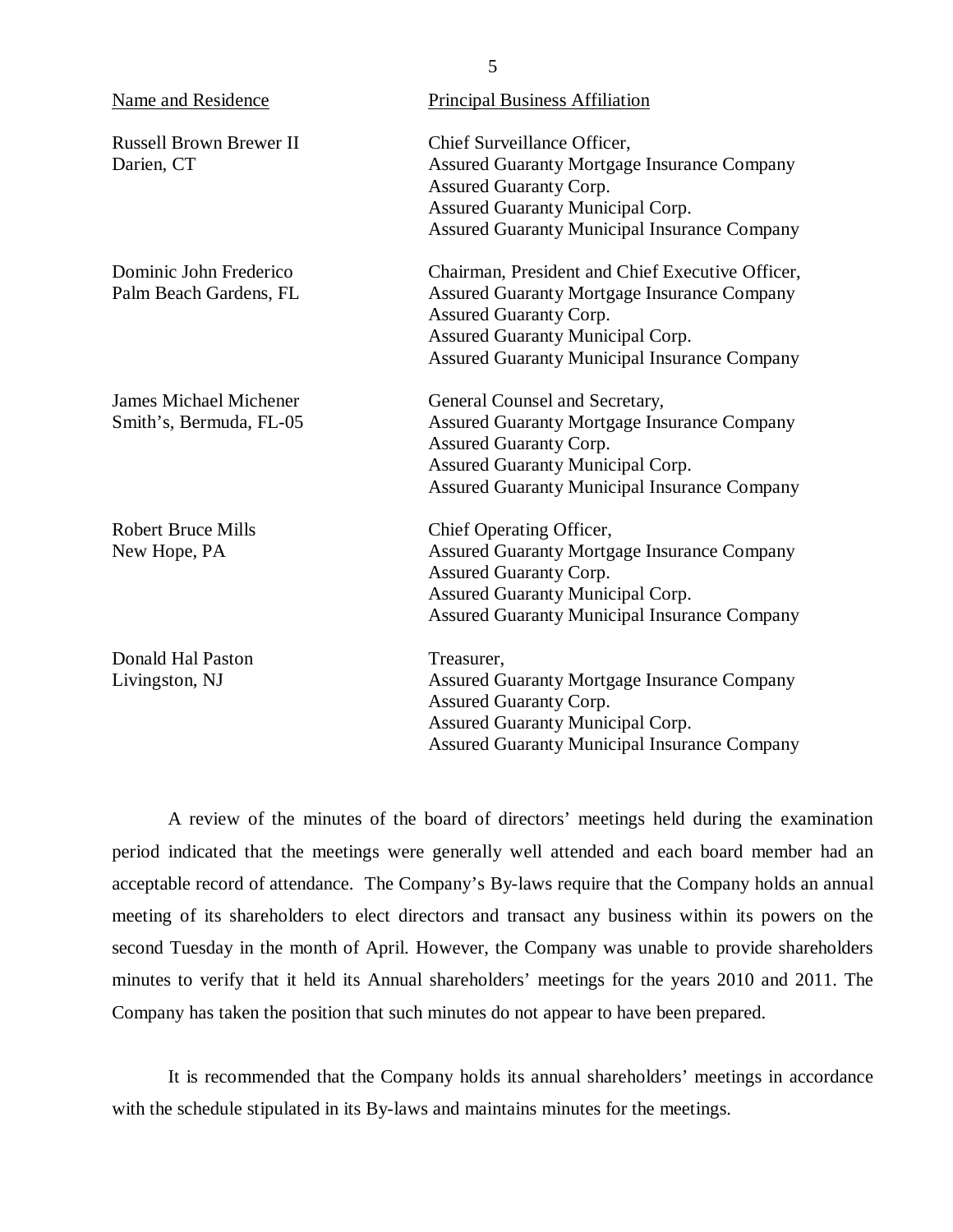<span id="page-7-0"></span>

| Name                           | Title                                                 |
|--------------------------------|-------------------------------------------------------|
| Dominic John Frederico         | Chairman, President and Chief Executive Officer       |
| <b>James Michael Michener</b>  | Secretary and General Counsel                         |
| Donald Hal Paston              | Treasurer                                             |
| Howard Wayne Albert            | <b>Chief Risk Officer</b>                             |
| <b>Robert Adam Bailenson</b>   | <b>Chief Financial Officer</b>                        |
| Laura Ann Bieling              | Controller                                            |
| <b>Russell Brown Brewer II</b> | <b>Chief Surveillance Officer</b>                     |
| Stephen Donnarumma             | <b>Chief Credit Officer</b>                           |
| <b>Robert Bruce Mills</b>      | <b>Chief Operating Officer</b>                        |
| John Mahlon Ringler            | <b>Assistant Vice President, Regulatory Reporting</b> |
| Benjamin Gad Rosenblum         | <b>Chief Actuary</b>                                  |

As of December 31, 2011, the principal officers of the Company were as follows:

#### B. Territory and Plan of Operation

As of December 31, 2011, the Company was licensed to write business in Arizona, Colorado, Kentucky, Louisiana, Michigan, Missouri, New York, North Carolina, Oklahoma, Pennsylvania, South Carolina, South Dakota, and the District of Columbia.

As of the examination date, the Company was authorized to transact the kinds of insurance as defined in the following numbered paragraphs of Section 1113(a) of the New York Insurance Law:

| Paragraph | Line of Business   |
|-----------|--------------------|
| 17        | Credit             |
| 25        | Financial guaranty |

Based on the lines of business for which the Company is licensed and the Company's current capital structure, and pursuant to the requirements of Articles 13 and 41, and 69 of the New York Insurance Law, the Company is required to maintain a minimum surplus to policyholders in the amount of \$65,500,000.

## C. Reinsurance

Assumed reinsurance accounted for 100% of the Company's gross premium written at December 31, 2011. During the period covered by this examination, the Company's assumed reinsurance business has decreased since the last examination.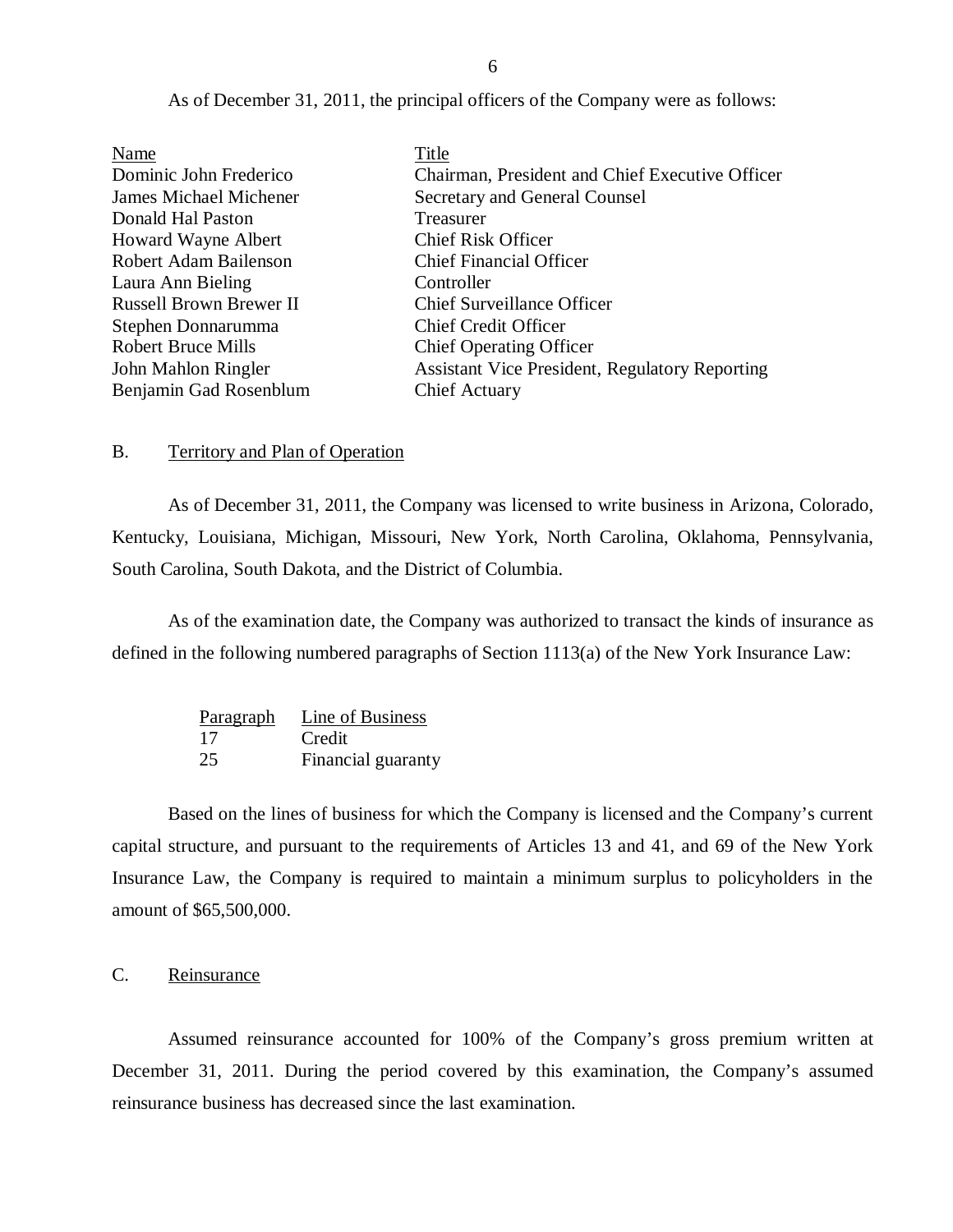<span id="page-8-0"></span>The Company's assumed business derives solely from the Amended and Restated Quota Share Pooling Agreement ("Pooling Agreement") with its parent, AGM and its subsidiary, AG Bermuda. The Pooling Agreement was effective July 1, 1986 and amended and restated as of October 1, 1996 and again as of December 31, 2009. Pursuant to the agreement, the companies share in the net retained risks insured by each of the companies, after cessions to other reinsurers, on a prorata basis in proportion to each company's relative surplus as regards policyholders and contingency reserves as reported in the most recently filed statutory statements at the time the business is written. At December 31, 2011, the pooling percentages were approximately 64.79% for AGM, 30.29% for the Company and 4.92% for AG Bermuda. The latest amended and restated Pooling Agreement was non-disapproved by the Department on March 1, 2010.

The Company utilized reinsurance accounting as defined in Statement of Statutory Accounting Principle ("SSAP") No. 62 for all of its assumed reinsurance business.

There was no ceded reinsurance as of December 31, 2011.

### D. Holding Company System

The Company is a member of the Assured Guaranty Group and is 100% wholly-owned subsidiary of AGM. The ultimate parent is AGL, a Bermuda based publicly traded holding company (NYSE: AGO) with worldwide operations.

A review of the Holding Company Registration Statements filed with this Department indicated that such filings were complete and were filed in a timely manner pursuant to Article 15 of the New York Insurance Law and Department Regulation 52.

The following is an abridged chart of the holding company system at December 31, 2011: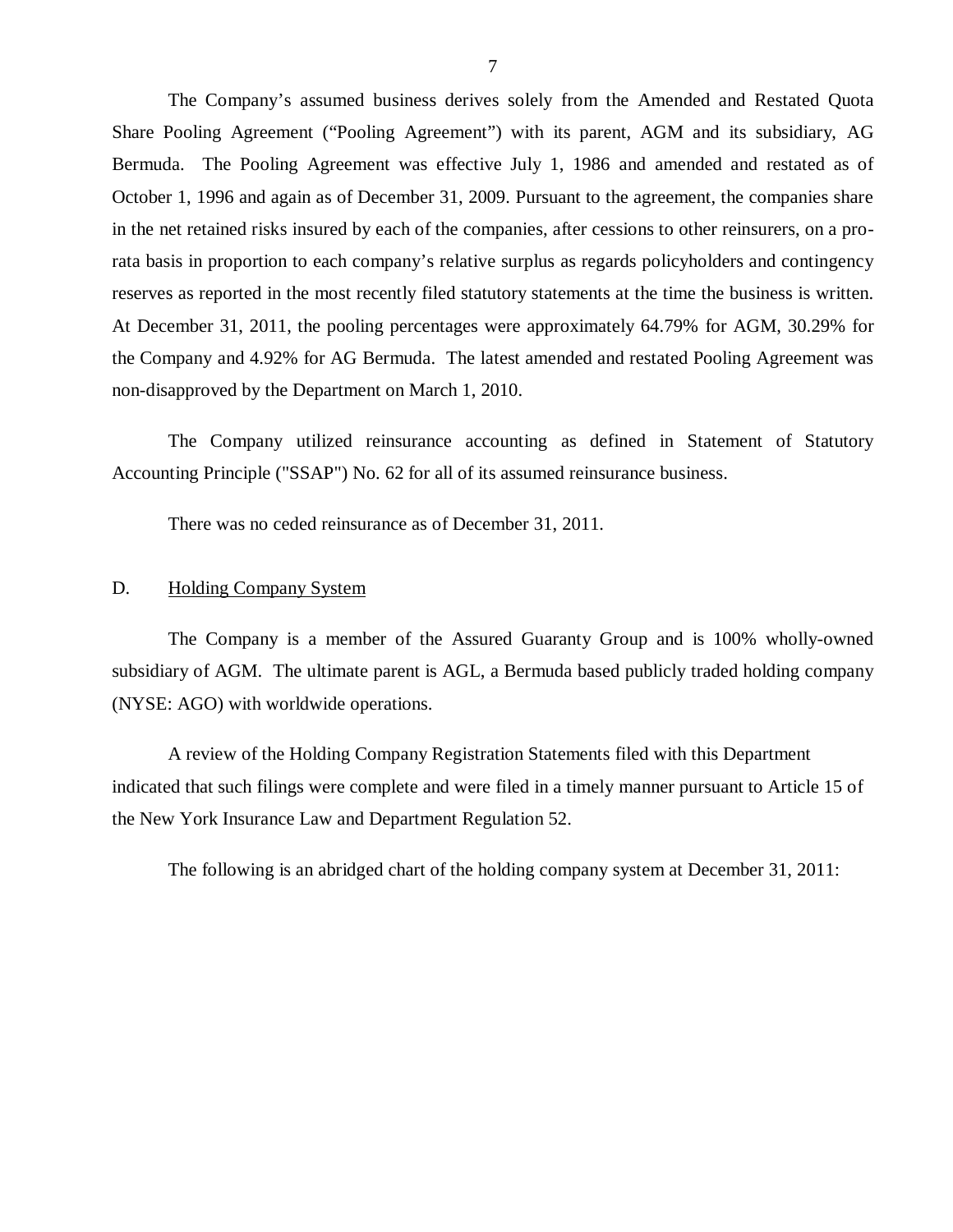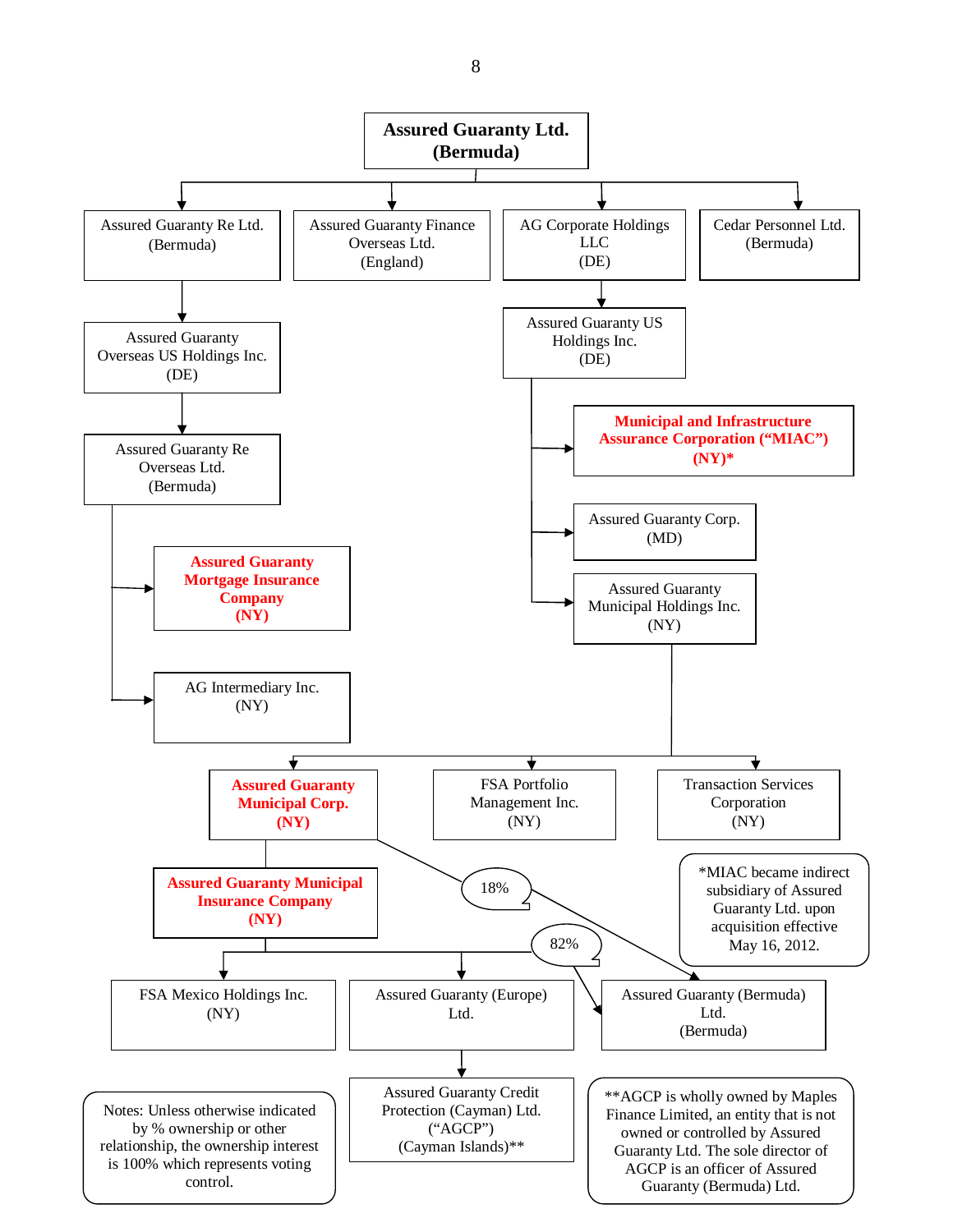At December 31, 2011, the Company was a party to the following agreements with other members of its holding company system:

### Net Worth Maintenance Agreement

On September 23, 1997, AGM amended a net worth maintenance agreement originally dated April 27, 1994. The amendment replaced Financial Security Assurance of Maryland Inc. as a party to the agreement with the Company. AGM agrees to maintain the Company's policyholders' surplus of \$66,400,000 as determined under the laws of the State of New York or such greater amount subject to certain limits.

The agreement was non-disapproved on April 11, 1997 by the Department pursuant to Section 1505 of the New York Insurance Law.

#### Agreement for Cooperative and Joint Use of Personnel, Property and Services

The agreement originally effective July 11, 1997 was terminated and replaced by a new agreement effective July 1, 2005. Pursuant to the agreement, AGM agrees to provide and furnish the Company with personnel, property, equipment, and services with respect to administrative, audit, underwriting, accounting, legal, marketing, claims, compliance, surveillance, reinsurance and electronic data processing to enable the Company to conduct an insurance business and other corporate functions.

#### Tax Allocation Agreement

Effective July 1, 2009, the Company entered into a tax allocation agreement with other members of the Assured Guaranty Group. Under the terms of the agreement, the Company filed a consolidated federal income tax return with its indirect parent, Assured Guaranty US Holding Inc. and its subsidiaries. The agreement was filed and non-disapproved by the Department on June 24, 2009. The Company amended the agreement on June 1, 2012 to add MAC as a party. However, the Company did not file the amendment with the Department pursuant to Circular Letter 33 (1979). The Company subsequently filed the amendment with the Department on February 7, 2013.

#### Trust Agreement

The Company entered into a Trust Agreement, dated December 23, 2004, with its parent, AGM, and the Bank of New York. This Agreement established a trust account into which the Company posts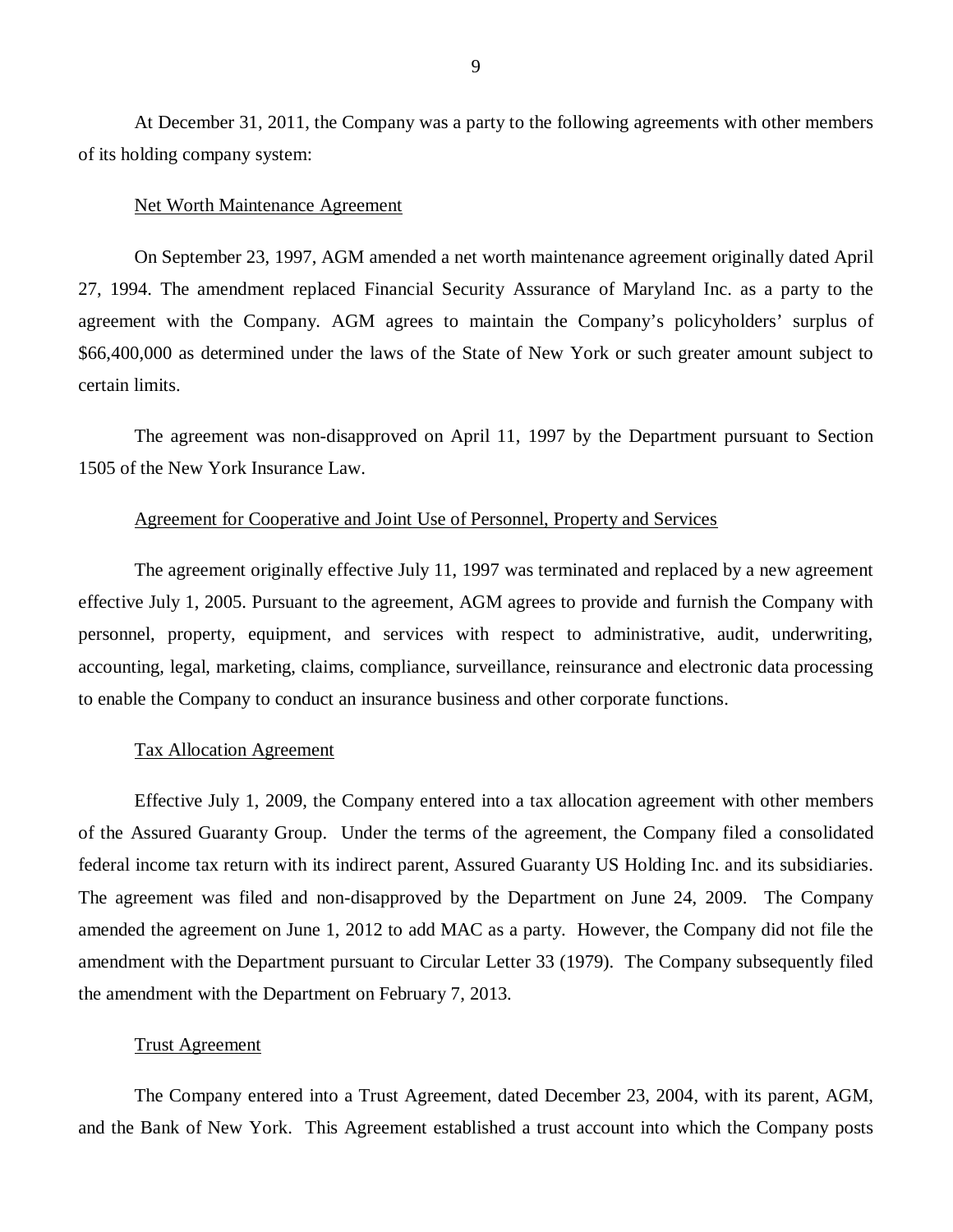collateral for the benefit of AGM, in order for AGM to take credit under California insurance law for its reinsurance cessions to the Company under the Pooling Agreement.

## E. Significant Operating Ratios

The following ratios have been computed as of December 31, 2011, based upon the results of this examination:

| Net premiums written to surplus as regards policyholders                                  | $12\%$ |
|-------------------------------------------------------------------------------------------|--------|
| Liabilities to liquid assets (cash and invested assets less investments in<br>affiliates) | 89%    |
| Premiums in course of collection to surplus as regards policyholders                      | 2%     |

All of the above ratios fall within the benchmark ranges set forth in the Insurance Regulatory Information System of the NAIC.

The underwriting ratios presented below are on an earned/incurred basis and encompass the five year period covered by this examination:

|                                              | Amounts         | Ratios    |
|----------------------------------------------|-----------------|-----------|
| Losses and loss adjustment expenses incurred | \$748,472,380   | 128.49%   |
| Other underwriting expenses incurred         | 205,775,808     | 35.33     |
| Net underwriting loss                        | (371, 741, 444) | (63.82)   |
| Premiums earned                              | \$582,506,744   | $00.00\%$ |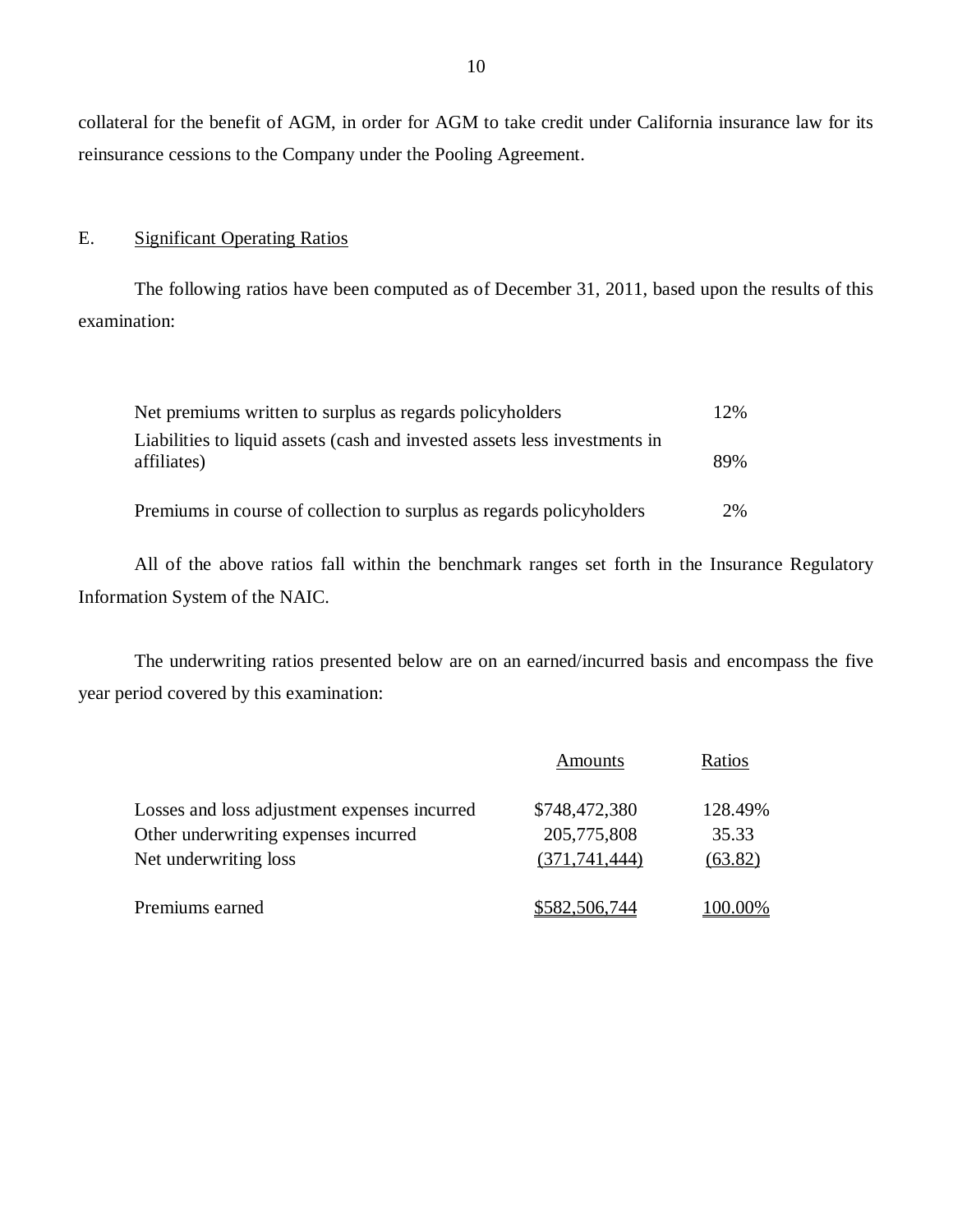## A Balance Sheet

The following shows the assets, liabilities and surplus as regards policyholders as of December 31, 2011 as determined by this examination and as reported by the Company:

| Assets                                       |                 | Examination<br><b>Assets Not</b> | Net Admitted    |
|----------------------------------------------|-----------------|----------------------------------|-----------------|
|                                              | Assets          | Admitted                         | Assets          |
| <b>Bonds</b>                                 | \$1,447,929,344 | \$<br>$\theta$                   | \$1,447,929,344 |
| Common stocks (stocks)                       | 371,483,805     | 12,140,377                       | 359, 343, 428   |
| Cash, cash equivalents and short-term        |                 |                                  |                 |
| investments                                  | 83,418,582      | $\theta$                         | 83,418,582      |
| Other invested assets                        | 8,318,345       | $\overline{0}$                   | 8,318,345       |
| Investment income due and accrued            | 17,410,776      | $\overline{0}$                   | 17,410,776      |
| Uncollected premiums and agents' balances in |                 |                                  |                 |
| the course of collection                     | 11,452,503      | $\overline{0}$                   | 11,452,503      |
| Funds held by or deposited with reinsured    |                 |                                  |                 |
| companies                                    | 17,650,864      | $\overline{0}$                   | 17,650,864      |
| Current federal and foreign income tax       |                 |                                  |                 |
| recoverable and interest thereon             | 7,000,289       | $\theta$                         | 7,000,289       |
| Net deferred tax asset                       | 80,919,443      | 57,692,835                       | 23,226,608      |
| <b>Prepaid Expenses</b>                      | 63,609          | 63,609                           | $\Omega$        |
| Totals                                       | \$2,045,647,560 | \$69,896,821                     | \$1,975,750,739 |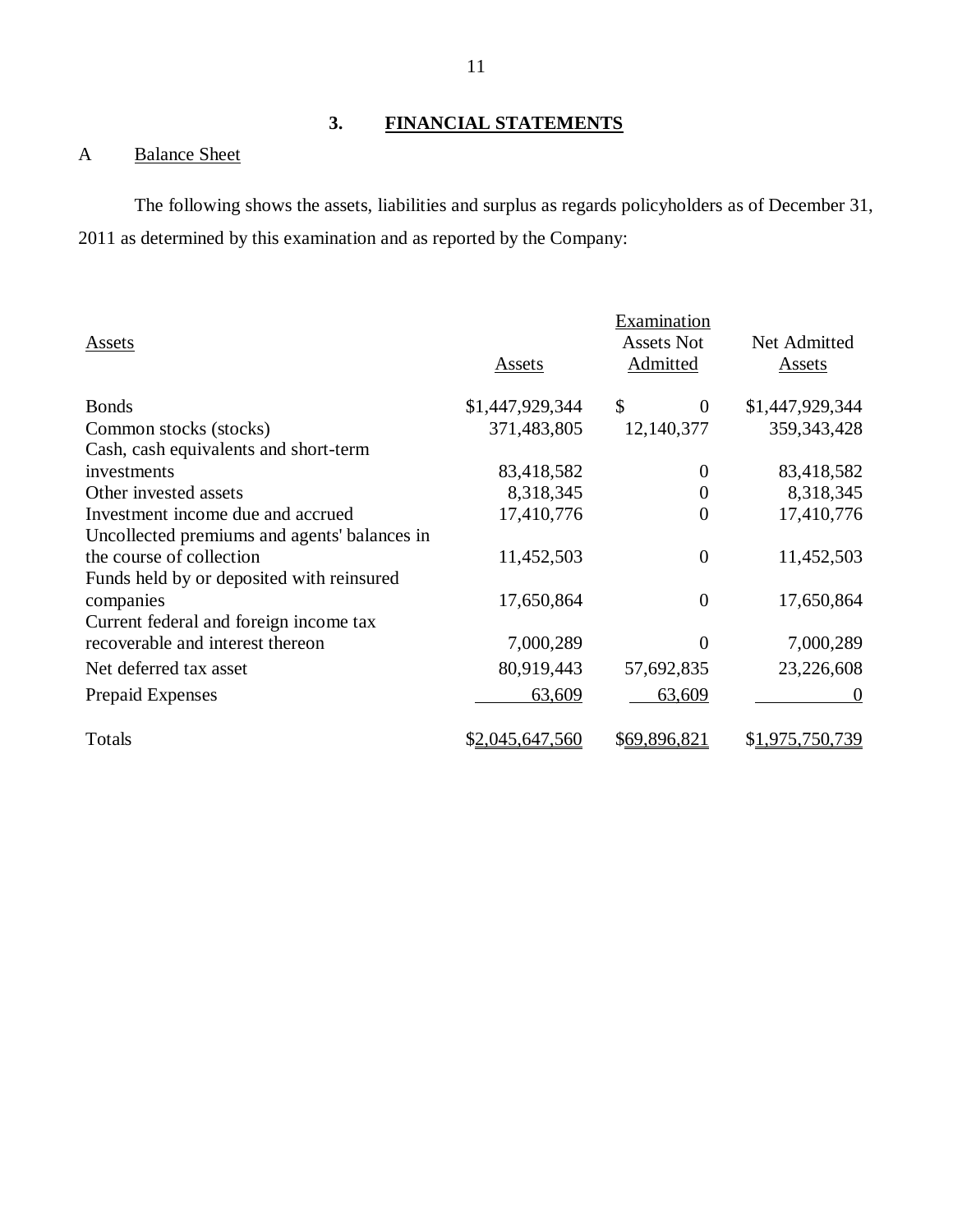| Liabilities, surplus and other funds                                  | Examination      |
|-----------------------------------------------------------------------|------------------|
| Losses                                                                | \$<br>89,152,455 |
| Reinsurance payable on paid losses and loss adjustment expenses       | 38,988,508       |
| Loss adjustment expenses                                              | 6,329,630        |
| Other expenses (excluding taxes, licenses and fees)                   | 649,390          |
| Taxes, licenses and fees (excluding federal and foreign income taxes) | (1,643)          |
| Unearned premiums                                                     | 653,083,515      |
| Payable to parent, subsidiaries and affiliates                        | 624,598          |
| Miscellaneous liability                                               | 13,824           |
| Contingency reserve                                                   | 585, 142, 122    |
| <b>Total liabilities</b>                                              | \$1,373,985,399  |
| <b>Surplus and Other Funds</b>                                        |                  |
| Common capital stock                                                  | \$<br>15,000,000 |
| Gross paid in and contributed surplus                                 | 826,673,420      |
| Unassigned funds (surplus)                                            | (239,908,080)    |
| Surplus as regards policyholders                                      | \$601,765,340    |
| Totals                                                                | \$1,975,750,739  |

Note: The Internal Revenue Service has requested an extension through July 2014 for the audit of 2009 tax year. The IRS has not commenced an audit for the 2010 tax year. The examiner is unaware of any potential exposure of the Company to any tax assessment and no liability has been established herein relative to such contingency.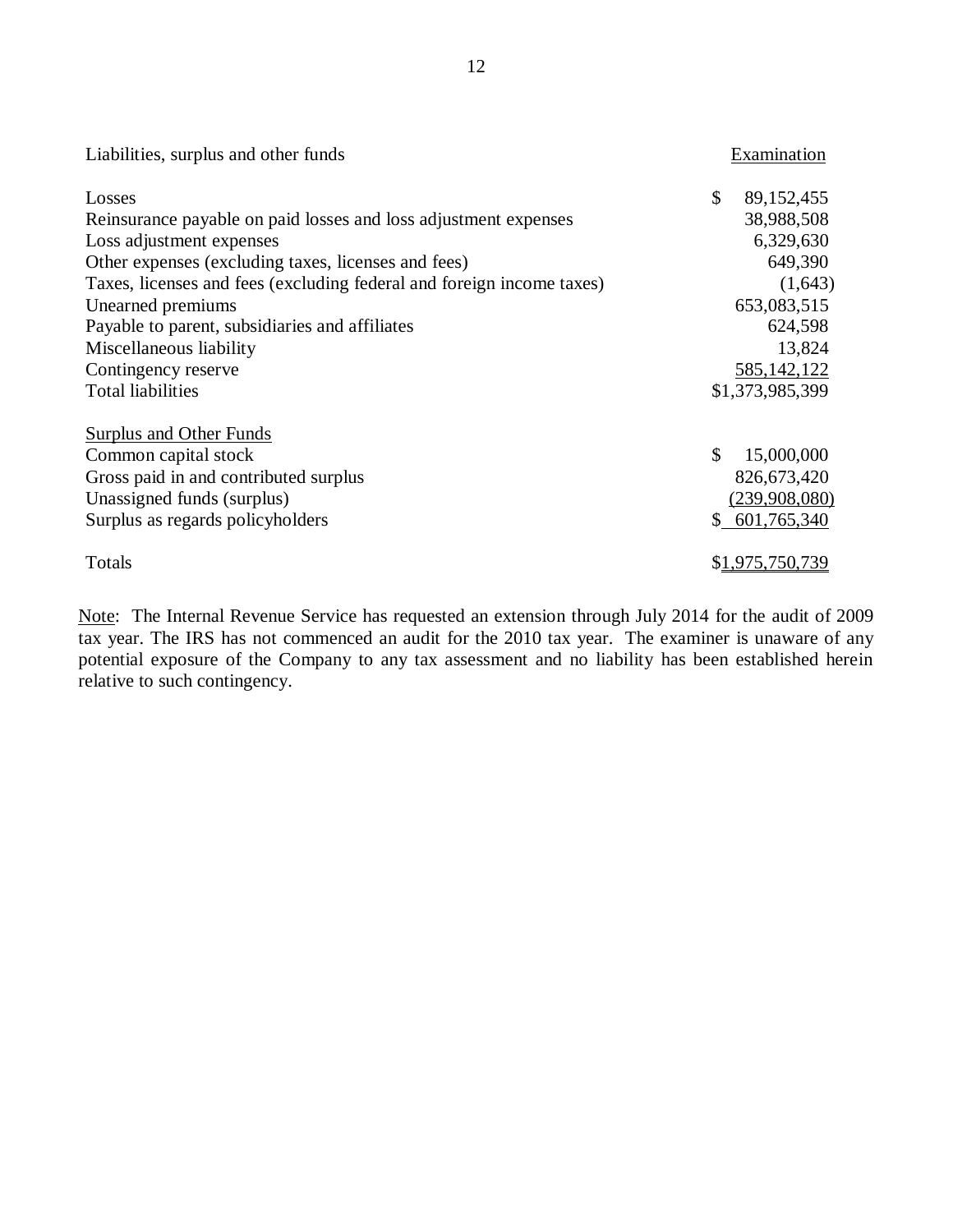## B. Statement of Income

Surplus as regards policyholders decreased \$217,047,493 during the five-year examination period January 1, 2007 through December 31, 2011, detailed as follows:

| <b>Underwriting Income</b>                                                                          |                              |                   |
|-----------------------------------------------------------------------------------------------------|------------------------------|-------------------|
| Premiums earned                                                                                     |                              | \$582,506,744     |
| Deductions:<br>Losses and loss adjustment expenses incurred<br>Other underwriting expenses incurred | \$748,472,380<br>205,775,808 |                   |
| Total underwriting deductions                                                                       |                              | 954, 248, 188     |
| Net underwriting gain or (loss)                                                                     |                              | \$(371,741,444)   |
| <b>Investment Income</b>                                                                            |                              |                   |
| Net investment income earned<br>Net realized capital gain                                           | \$350,120,157<br>813,331     |                   |
| Net investment gain or (loss)                                                                       |                              | \$350,933,488     |
| Other Income                                                                                        |                              |                   |
| Miscellaneous income                                                                                | 1,952,111                    |                   |
| Total other income                                                                                  |                              | \$1,952,111       |
| Net income after dividends to policyholders but before federal<br>and foreign income taxes          |                              | \$(18,855,845)    |
| Federal and foreign income taxes incurred                                                           |                              | <u>26,517,141</u> |
| Net Income                                                                                          |                              | \$ (45,372,986)   |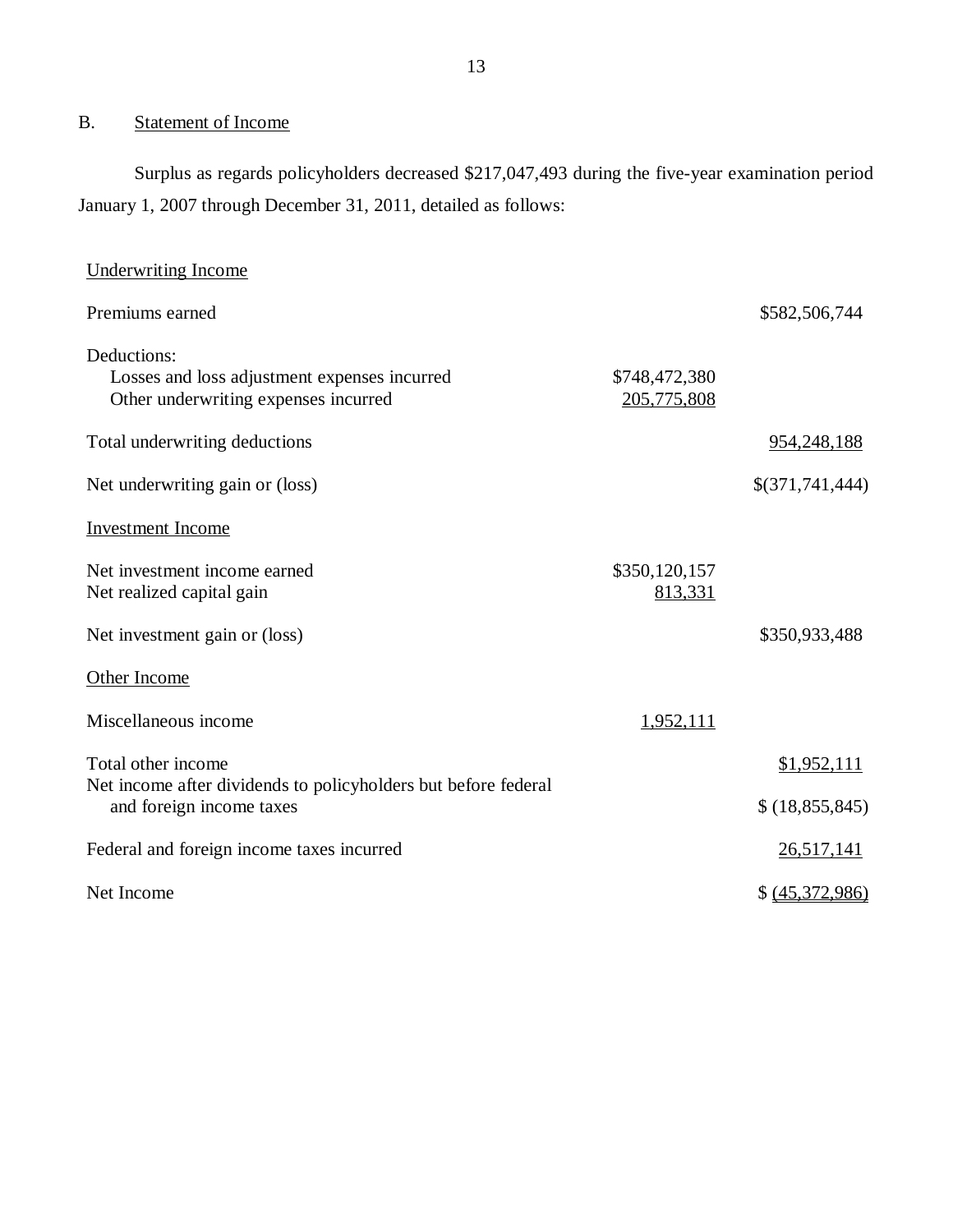## C. Capital and Surplus Account

Surplus as regards policyholders per report on examination as of December 31, 2006  $$818,812,833$ 

|                                                                                       | Gains in<br><b>Surplus</b> | Losses in<br><b>Surplus</b> |                   |
|---------------------------------------------------------------------------------------|----------------------------|-----------------------------|-------------------|
| Net income                                                                            |                            | \$45,372,986                |                   |
| Net unrealized capital gains or (losses)                                              |                            | 5,094,147                   |                   |
| Change in net unrealized foreign exchange                                             |                            |                             |                   |
| capital gain (loss)                                                                   | \$13,822,037               |                             |                   |
| Change in net deferred income tax                                                     | 84,721,770                 |                             |                   |
| Change in nonadmitted assets                                                          |                            | 68,800,821                  |                   |
| Capital changes transferred from surplus (stock)                                      |                            |                             |                   |
| dividend)                                                                             | 12,500,000                 |                             |                   |
| Surplus adjustments paid in                                                           | 250,000,000                |                             |                   |
| Surplus adjustments transferred to capital (stock)                                    |                            |                             |                   |
| dividend)                                                                             |                            | 12,500,000                  |                   |
| Dividends to stockholders                                                             |                            | 95,000,000                  |                   |
| Change in contingency reserve                                                         |                            | 325,529,246                 |                   |
| Other adjustment                                                                      |                            | 21,260                      |                   |
| Tax and loss bonds                                                                    | $\Omega$                   | 25,772,840                  |                   |
| Net increase (decrease) in surplus                                                    | \$361,043,807              | \$578,091,300               | \$(217, 047, 493) |
| Surplus as regards policyholders per report on<br>examination as of December 31, 2011 |                            |                             | \$601,765,340     |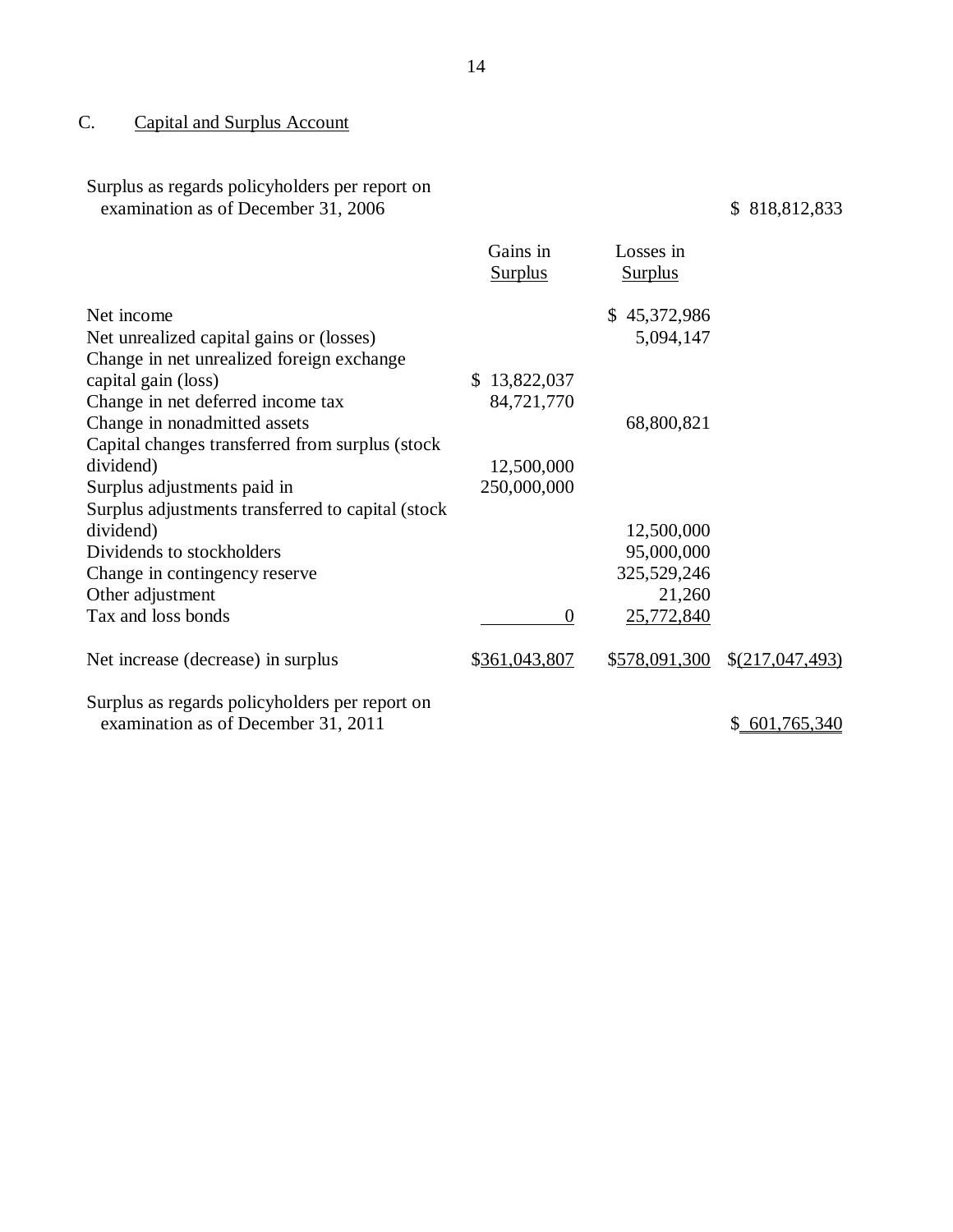### **4. LOSSES AND CONTINGENCY RESERVES**

<span id="page-16-0"></span>The examination liabilities for losses and contingency reserves are \$89,152,455 and \$585,145,122, respectively, as of December 31, 2011. These are the same as the amounts reported by the Company in its 2011 filed annual statement.

In addition to case reserves, the Company is required to establish and maintain contingency reserves for the protection of insureds and claimants against the effect of excessive losses occurring during adverse economic cycles. The amount required for these reserves depends on the type of bonds being insured and are established pursuant to the provisions of Section 6903(a) of the New York Insurance Law.

A review of the Company's case reserve losses methodology, surveillance and modeling was conducted. Losses were evaluated for selected liabilities in Public Finance, RMBS, CMBS, CRE CDO, CLO and other structured credit securities. It was found the surveillance and reserve setting processes adequate and largely in line with accepted market practices.

The Company's estimate of reserves for losses on its exposures is based on certain assumptions. Changes in such assumptions could materially adversely affect such reserve estimates, including those as a result of more adverse macroeconomic conditions, the bankruptcies of issuers of bonds insured or swap counterparties, and the amount and timing of any claims. Under certain conditions, many of which are event-driven and outside the control of the Company; these exposures may result in significant increases in claims beyond that assumed in the Company's reserve estimates (that may or may not result in an increase in such loss reserves) against the Company. In addition, the value of its investment portfolio could change and have material adverse affect.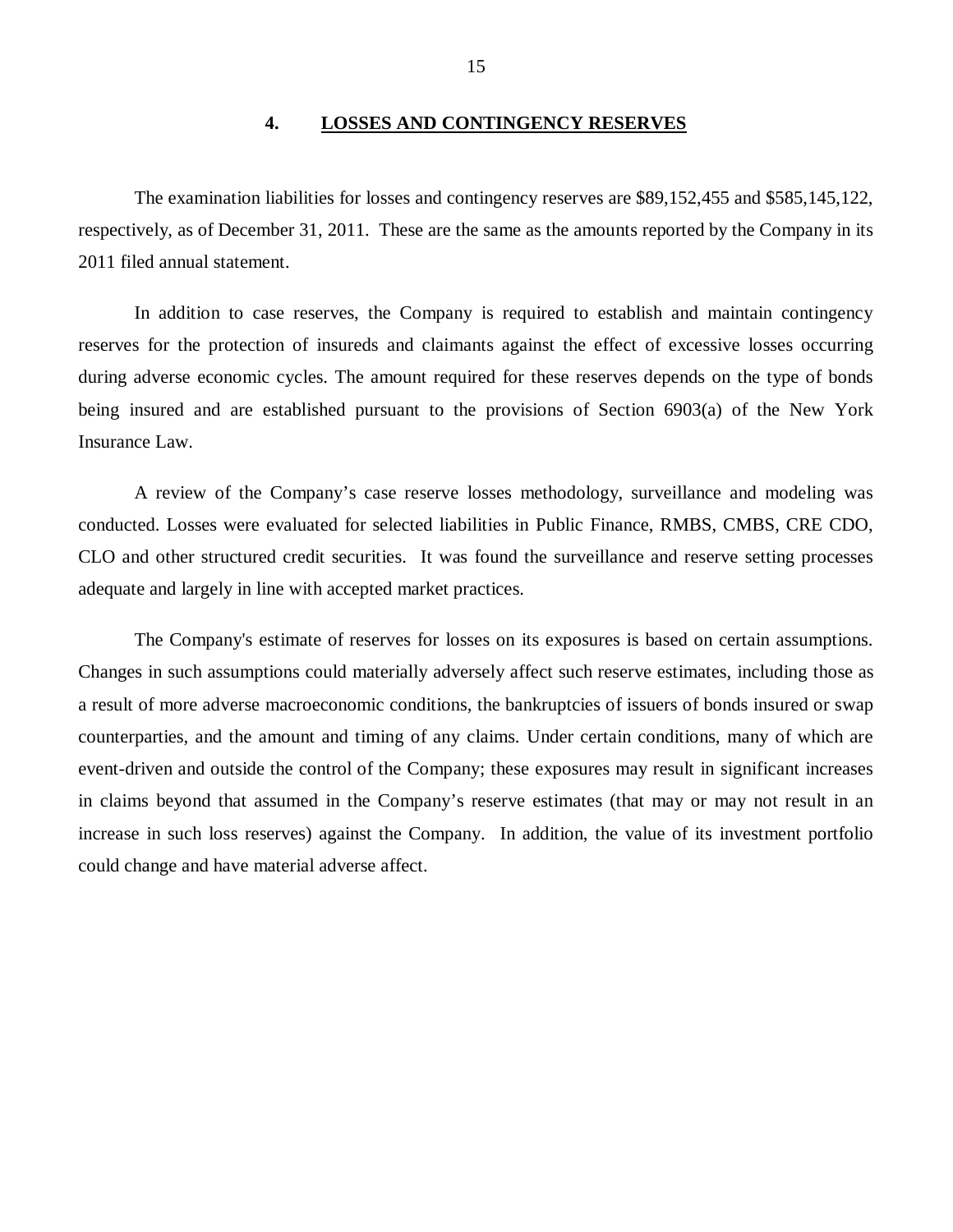## **5. SUBSEQUENT EVENTS**

#### <span id="page-17-0"></span>Restructuring Plan

AGL has proposed an internal reorganization, which includes the capitalization of its indirect, 100% owned insurance company subsidiary, MAC, and certain related transactions. As part of this reorganization, the Company is expected to merge with and into AGM, with AGM continuing as the surviving company, and AG Bermuda is also expected to cease to exist. Following completion of the entire reorganization transaction, AGM and/or AGC will indirectly own 100% of MAC. The proposed reorganization, including the foregoing transactions, is subject to regulatory approval which is pending.

## **6. COMPLIANCE WITH PRIOR REPORT ON EXAMINATION**

This is the first financial examination of the Company by the Department. The last regulatory financial examination of the Company was conducted by the Oklahoma Insurance Department covering the period January 1, 2004 through December 31, 2006. There were no material exceptions noted requiring adjustments to the Company's financial statements, based upon the procedures performed by that Oklahoma Department.

#### **7. SUMMARY OF COMMENTS AND RECOMMENDATIONS**

#### ITEM PAGE NO.

A Management

It is recommended that the Company holds its annual shareholders' 5 meetings in accordance with the schedule stipulated in its bylaws and maintain minutes for the meetings.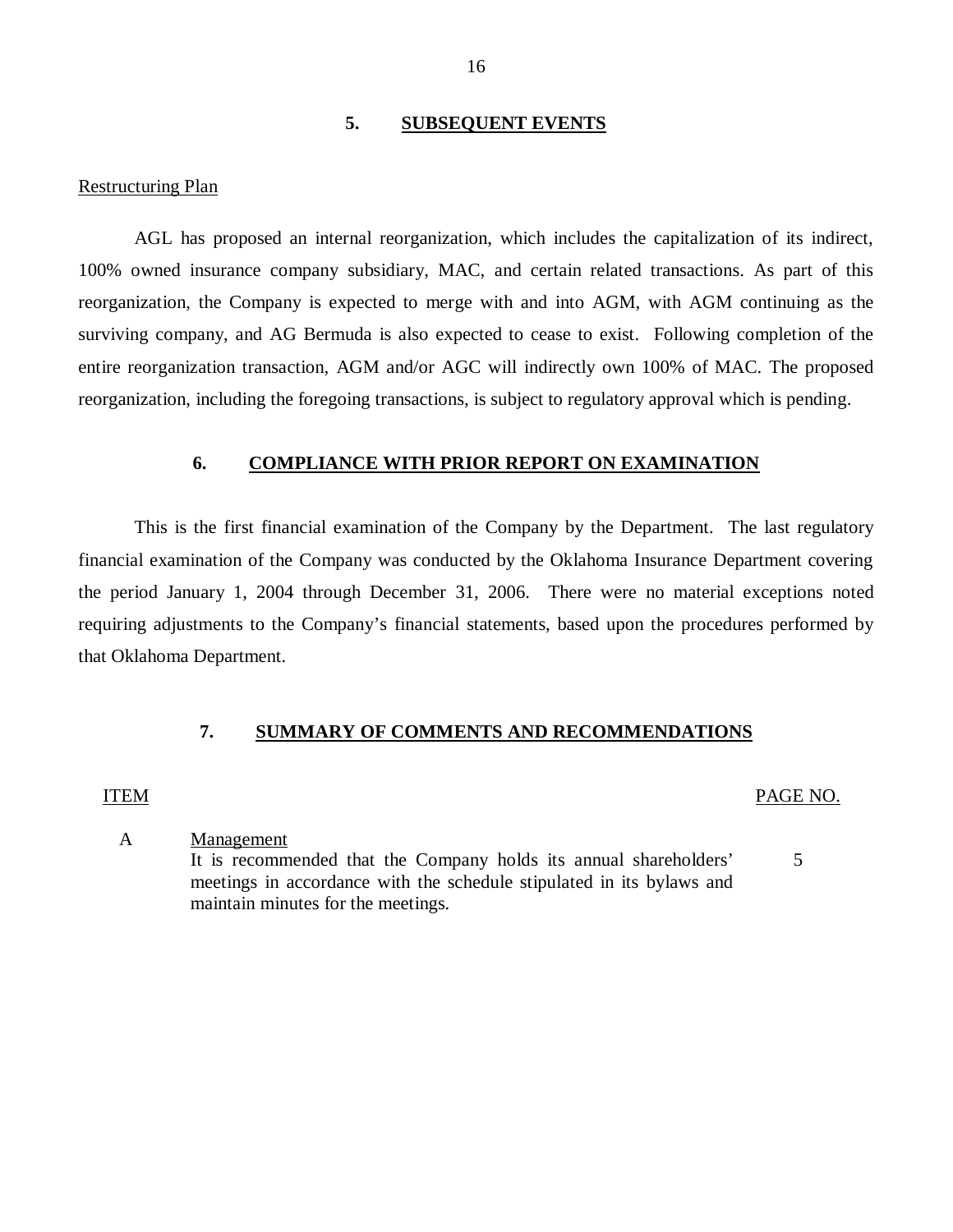Respectfully submitted,

 $/s/$ 

Ian Martin, Senior Insurance Examiner

## STATE OF NEW YORK  $\qquad \, )$ )ss: COUNTY OF NEW YORK )

Ian Martin, being duly sworn, deposes and says that the foregoing report, subscribed by him, is true to the best of his knowledge and belief.

 $\sqrt{s}$ /

Ian Martin

Subscribed and sworn to before me

this  $\_\_\_\_\_\$  day of  $\_\_\_\_\_\_\_\_\$ , 2013.